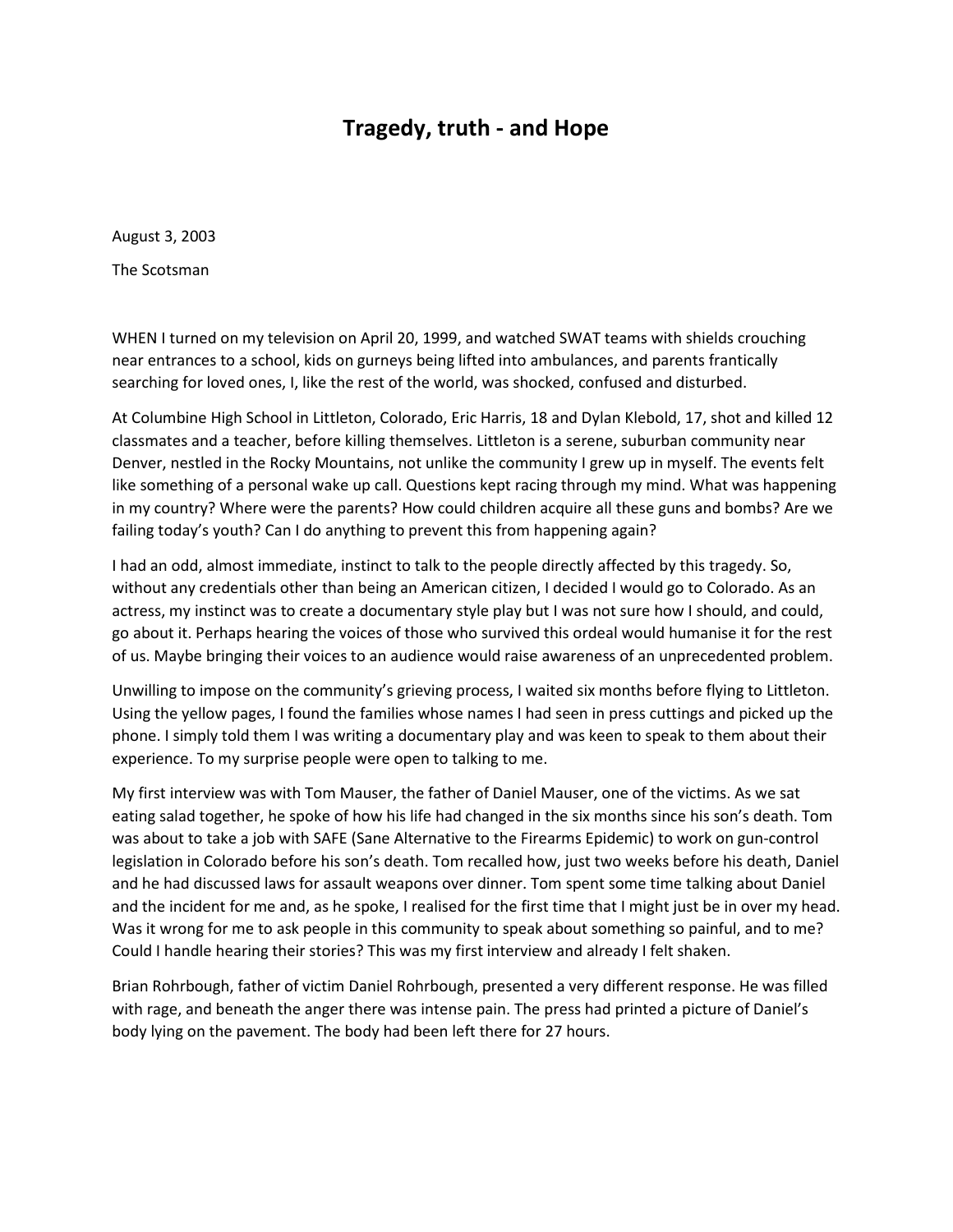Speaking at great length about the police, Brian felt they were still covering up information, that they had made too many mistakes. He intended to sue the police for not taking quick enough action at the school.

He then told me that Eric Harris had previously made a death threat against another child in the community, and that the police had not informed the parents. Brian added that he had reason to believe that the third and final shot that killed Daniel may have been fired by a police officer. A police deputy from the town that I interviewed later said that while the police were being blamed for many things related to the shootings, people in the community simply did not understand police and SWAT protocol.

Brian put me in touch with his ex-wife, and Daniel's mother, Sue Petrone. Sue and her new husband Rich spoke to me at their home for several hours about her son. Afterwards, she took me outside and showed me a swing that Daniel had enjoyed sitting on. Underneath was the section of the sidewalk on which Daniel had been shot and killed. Sue had asked the school to bring that piece of sidewalk to her house and had set it up in her backyard. She said it gave her some peace to have a part of him with her.

Daniel Rohrbough's friend Lance Kirklin was shot just after Daniel. Eric Harris shot Lance in one leg and in the face, blowing his jaw apart. When I met him I was surprised at how well he looked. He was about to have his sixth surgery to reconstruct his jaw, using parts of his leg bone for the process. Lance did not hate Eric Harris for shooting him and was very matter-of-fact when he recounted being shot - almost at peace with it. In contrast, I struggled to believe what I was hearing. It was difficult to listen to a boy calmly speak of seeing one friend killed and another paralysed by a bullet and not react in horror. Lance had been through so much at such a young age, yet still had a charming sense of humour. He was also looking forward to being able to go hunting with his dad very soon.

Nothing, however, could have prepared me for meeting Devon Adams. Devon had been friends with Dylan Klebold at Columbine. Her friend, Rachel Scott, was one of Dylan's victims. Devon explained that being a friend of Dylan's has caused her to lose friends after the shootings. Some of the students could not understand why she wanted to put up a memorial tile in the hallway for Dylan. How could she forgive him? Somehow she was able to. Unlike the American media, which had often portrayed Klebold and Harris as "The Monsters Next Door", Devon forced me to think about them in a different way, as victims too, a point of view that incensed Brian Rohrbough.

The boys Devon had known were two flawed human beings, who had been capable of making better choices, but had lost their way and "just blew it". She has made several trips to high schools in different parts of America to talk about her experiences. At the end of her talks she makes sure to say: "Look to the person to your left. And now to your right. Imagine they're not here tomorrow."

Pastor Gino Geraci was on the scene that day, providing counsel for the police officers. He spoke about the separation of Church and State in America leading to a lack of spirituality, a void of belief in something higher than ourselves.

"We have taught these children that they come from nowhere, and that's where they're going," he said. I had never thought of spirituality in schools as an issue. It is now at the very heart of my play A Line in the Sand.